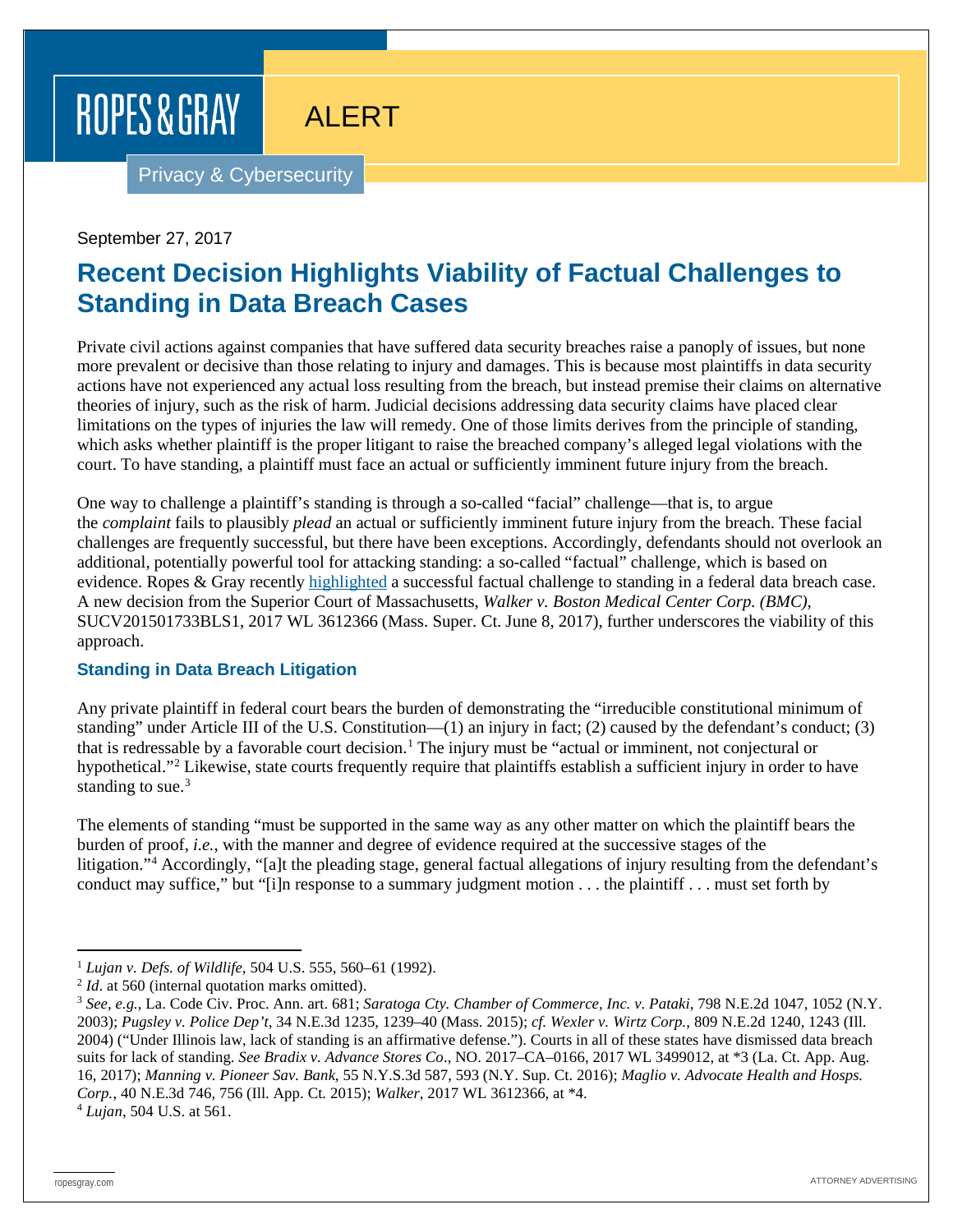## ROPES&GRAY

ALERT | 2

affidavit or other evidence specific facts," and, ultimately, controverted facts "must be supported adequately by the evidence adduced at trial."[5](#page-1-0)

"Facial" challenges to consumers' standing in data breach cases—challenges that argue the complaint fails to plausibly plead an actual or imminent injury—have frequently been successful.[6](#page-1-1) But there have been exceptions.[7](#page-1-2) "Factual" challenges to standing—ones based on evidence—have also been successful at the motion-to-dismiss stage.<sup>[8](#page-1-3)</sup> And, because standing in federal court is an issue of subject-matter jurisdiction, the parties in federal litigation may raise the issue throughout litigation (including for the first time on appeal),<sup>[9](#page-1-4)</sup> and a court may consider the issue *sua sponte*. [10](#page-1-5) If a challenge to standing fails early on, defendants should consider raising it again at later stages of litigation, when the plaintiff's burden only increases.<sup>[11](#page-1-6)</sup>

### **How to Challenge Standing After the Motion-to-Dismiss Stage**

To mount a factual challenge to standing after the motion-to-dismiss stage, a defendant can seek a preliminary pre-trial hearing on the question or raise the issue at trial.<sup>[12](#page-1-7)</sup> Alternatively, the defendant can file a summary judgment motion.[13](#page-1-8) In both federal and state court, defendants have successfully secured standing-based dismissals on summary judgment. *Walker*, a putative consumer class action alleging that defendants did not keep plaintiffs' medical information confidential, is a recent example. Defendant BMC used defendant MDF Transcriptions, LLC (MDF) to transcribe physicians' patient notes, which were available via MDF's online portal. Another customer of MDF inadvertently accessed a BMC transcription record. BMC subsequently notified all its patients whose records had been transcribed by MDF that there might have been unauthorized access to their medical information. Two of these patients then filed a putative class action against BMC and others.

<span id="page-1-7"></span><sup>12</sup> Charles Alan Wright, Arthur R. Miller & Edward H. Cooper, *supra* note 9.

<span id="page-1-0"></span><sup>&</sup>lt;sup>5</sup> *Id*. (citations and internal quotation marks omitted).

<span id="page-1-2"></span><span id="page-1-1"></span><sup>6</sup> *See, e.g., Beck v. McDonald*, 848 F.3d 262, 270–77 (4th Cir. 2017); *Whalen v. Michaels Stores, Inc.*, 689 F. App'x 89, 90–91 (2d Cir. 2017); *Reilly v. Ceridian Corp.*, 664 F.3d 38, 42–46 (3d Cir. 2011); *Allison v. Aetna, Inc.*, No. 09-2560, 2010 WL 3719243, at \*3–7 (E.D. Pa. Mar. 9, 2010); *Amburgy v. Express Scripts, Inc.*, 671 F. Supp. 2d 1046, 1049–53 (E.D. Mo. 2009). <sup>7</sup> *See, e.g., Attias v. CareFirst, Inc.*, 865 F.3d 620, 625–29 (D.C. Cir. 2017) (rejecting facial challenge on ground that plaintiffs pleaded a sufficient risk of identity theft in the wake of the alleged theft of their personal information); *In re: Horizon Healthcare Servs. Inc. Data Breach Litig.*, 846 F.3d 625, 634–41 (3d Cir. 2017) (rejecting facial challenge on the ground that alleged violation of federal privacy statute resulting in disclosure of personal information to third party was sufficient for standing in data breach case) (citing *Spokeo, Inc. v. Robins*, 136 S.Ct. 1540 (2016)); *Remijas v. Neiman Marcus Grp., LLC*, 794 F.3d 688, 693–94 (7th Cir. 2015) (deciding that "it is plausible to infer that the plaintiffs have shown a substantial risk of harm from the Neiman Marcus data breach," while noting "that the plaintiffs may eventually not be able to provide an adequate factual basis for the inference").

<span id="page-1-3"></span><sup>8</sup> *See Stapleton v. Tampa Bay Surgery Ctr., Inc.*, Case No: 8:17-cv-1540-T-30AEP, 2017 WL 3732102, at \*1 n.1, \*2–3 (M.D. Fla. Aug. 30, 2017) (construing standing challenge "[a]t the pleading stage" in data breach case "as a factual challenge to subject-matter jurisdiction" and dismissing complaint); *Foster v. Essex Prop. Inc.*, No. 5:14-cv-05531-EJD, 2017 WL 264390, at \*2–4 (N.D. Cal. Jan. 20, 2017) (declarations submitted by defendant disproved any particularized and concrete injury, as well as causation between data breach and alleged harm).

<span id="page-1-5"></span><span id="page-1-4"></span><sup>9</sup> 13B Charles Alan Wright, Arthur R. Miller & Edward H. Cooper, Federal Practice and Procedure §3531.15 (3d ed. 2008). <sup>10</sup>*Hinton v. Heartland Payment Sys., Inc.*, No. 09-594, 2009 WL 704139, at \*1 (D.N.J. Mar. 16, 2009) (dismissing complaint sua

<span id="page-1-6"></span>sponte when plaintiff "fail[ed] to assert that he has suffered an actual or imminent injury in fact" as a result of a data breach). <sup>11</sup> See People To End Homelessness, Inc. v. Develco Singles Apartments Assocs., 339 F.3d 1, 8 (1st Cir. 2003) ("As litigation progresses, Article III places an increasingly demanding evidentiary burden on parties that seek to invoke federal jurisdiction. A plaintiff who has standing at the motion to dismiss stage, does not automatically have standing at the summary judgment or trial stage.").

<span id="page-1-8"></span><sup>&</sup>lt;sup>13</sup> But, "if the ordinary summary-judgment rule is used to require the defendant, as moving party, to carry the burden of 'showing' at least that the plaintiff does not have evidence to carry the burden of proving facts that establish standing[,] [i]t is better" to challenge standing via a preliminary hearing, "as a means of requiring the plaintiff to carry its fact burden." Charles Alan Wright, Arthur R. Miller & Edward H. Cooper, *supra* note 9.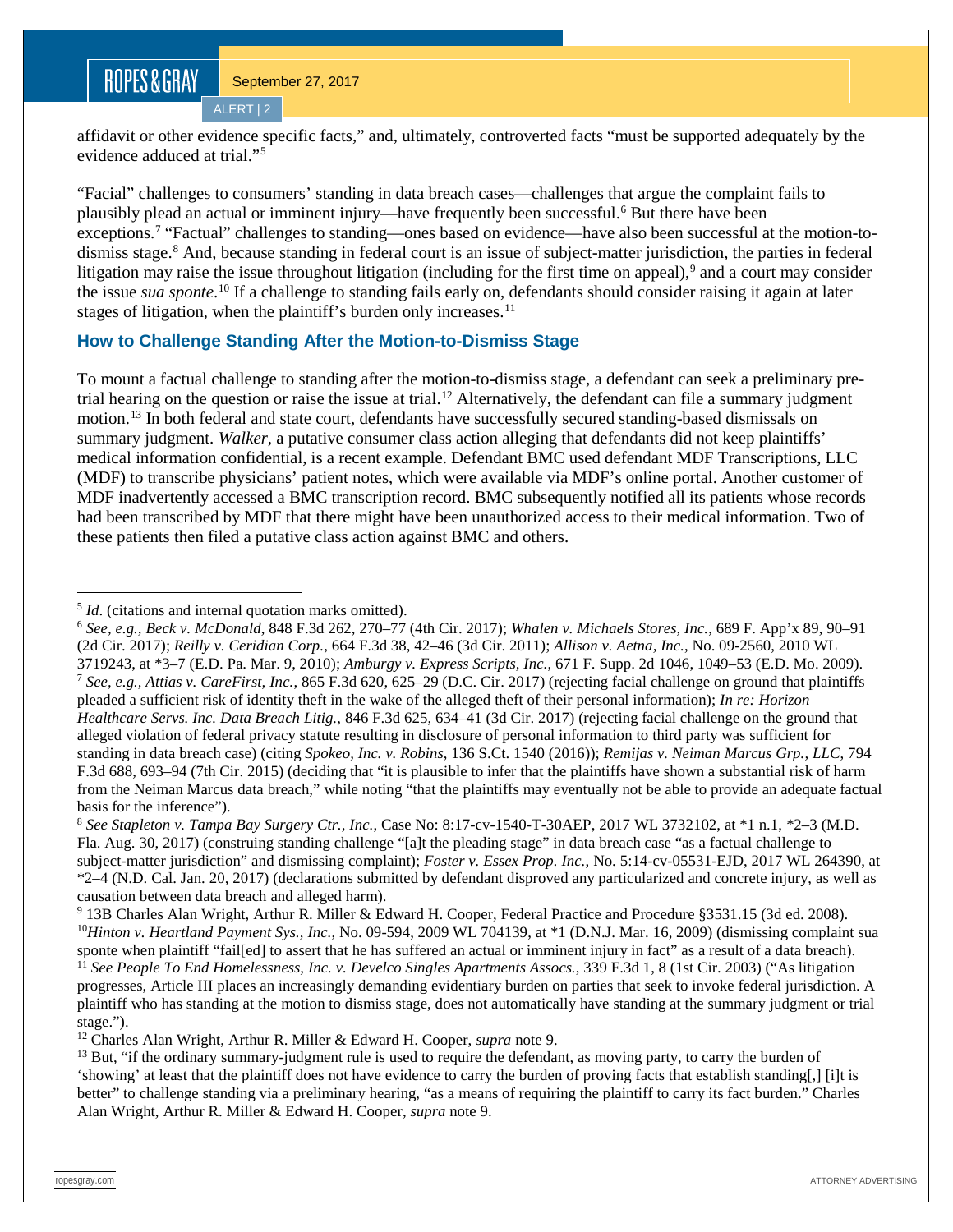## ROPES&GRAY

BMC moved to dismiss for, *inter alia*, lack of standing. The court, stating that the Massachusetts standard for standing is more relaxed than the federal one, "conclude[d] that the standing question should await a more full record and be decided upon a motion for summary judgment."[14](#page-2-0)

On summary judgment, the court held that plaintiffs lacked standing to bring several state-law claims. Fatal to plaintiffs' claims was the failure to submit any evidence that an unauthorized person accessed plaintiffs' medical records—let alone that their records were misused—or that the public or even other MDF customers accessed BMC patient records. The mere possibility of unauthorized access was insufficient to confer standing.

The court rejected plaintiffs' argument that BMC's alleged failure to conduct a thorough investigation prevented plaintiffs from obtaining evidence of unauthorized access. The court emphasized that it was plaintiffs' "burden to present some evidence in the summary judgment record establishing harm or immediate risk of harm," "not BMC's responsibility to prove that the BMC records . . . were never accessed or misused by others,"[15](#page-2-1) and noted that there was no evidence plaintiffs even tried to determine whether other MDF customers had similar improper access to patient records.

One named plaintiff argued that fraudulent tax returns were filed in her name, but the court held that, because a tax return requires a Social Security number, which was not contained in the plaintiff's transcriptions, the plaintiff failed to provide any evidence linking the fraudulent filings to her records at MDF.

Similarly, in *Hammond v. Bank of New York Mellon Corp.*, No. 08 Civ. 6060, 2010 WL 2643307 (S.D.N.Y. June 25, 2010), consumers brought a putative class action against a bank, alleging that the bank had stored their personal information on unencrypted tapes that were lost in transport. On defendant's motion for summary judgment pursuant to Federal Rule of Civil Procedure 56(c) and dismissal for lack of standing pursuant to Rule 12(b)(1), the court considered deposition transcripts and reports from proposed experts before concluding that plaintiffs' failure to "allege[] in the Complaint or adduce[] any evidence in discovery to suggest that their alleged injuries [were] more than 'speculative' or 'hypothetical' . . . [was] fatal to their standing."[16](#page-2-2)

Data breach defendants can raise a variety of factual issues related to standing. To the extent plaintiffs claim they experienced or may experience misuse of their data or that they were forced to take steps to mitigate the risk of misuse, defendants can challenge whether plaintiffs' information was actually accessed or stolen, whether plaintiffs face a sufficiently imminent risk of loss from the access or theft, whether plaintiffs experienced any misuse of their data, whether they experienced any loss from the misuse, whether any misuse and/or loss is causally linked to the data breach suffered by the defendant, and whether and why plaintiffs took steps to mitigate the risk of misuse. To the extent plaintiffs allege that the value of their personal information was reduced by reason of the data breach, defendants can challenge the facts underlying that claim as well—for instance, by showing that plaintiffs have never even tried to sell their personal information, that they were never forced to accept a lower price in doing so because of the breach, or that the data never even had the value plaintiffs claim it did in the first place. Likewise, to the extent plaintiffs claim that they lost the benefit of a "bargain" they had struck with defendant in which defendant promised to adequately safeguard plaintiffs' data, defendants can show that, for instance, there was no such bargain over data

<span id="page-2-0"></span> <sup>14</sup> *Walker v. Boston Med. Ctr. Corp.*, No. SUCV20151733BLS1, 2015 WL 9946193, at \*1 & n.4 (Mass. Super. Ct. Nov. 20, 2015) ("How 'real and immediate' the risk of harm is should be evaluated when the facts surrounding the data breach, including the quantity and nature of access to the records, are presented after discovery.").

<span id="page-2-1"></span><sup>15</sup> *Walker*, 2017 WL 3612366, at \*3.

<span id="page-2-2"></span><sup>16</sup>*Hammond*, 2010 WL 2643307, at \*8; *see also Beck*, 848 at 270–77 (affirming both facial and factual standing challenges in consolidated data breach appeals, one on the pleadings and one on summary judgment). The *Hammond* court went on to note that named plaintiffs' lack of standing could "undermine" their status as lead plaintiffs. *Hammond*, 2010 WL 2643307, at \*8 n.11. Defendants may have compelling standing-based challenges to class certification, a topic beyond the scope of this article.